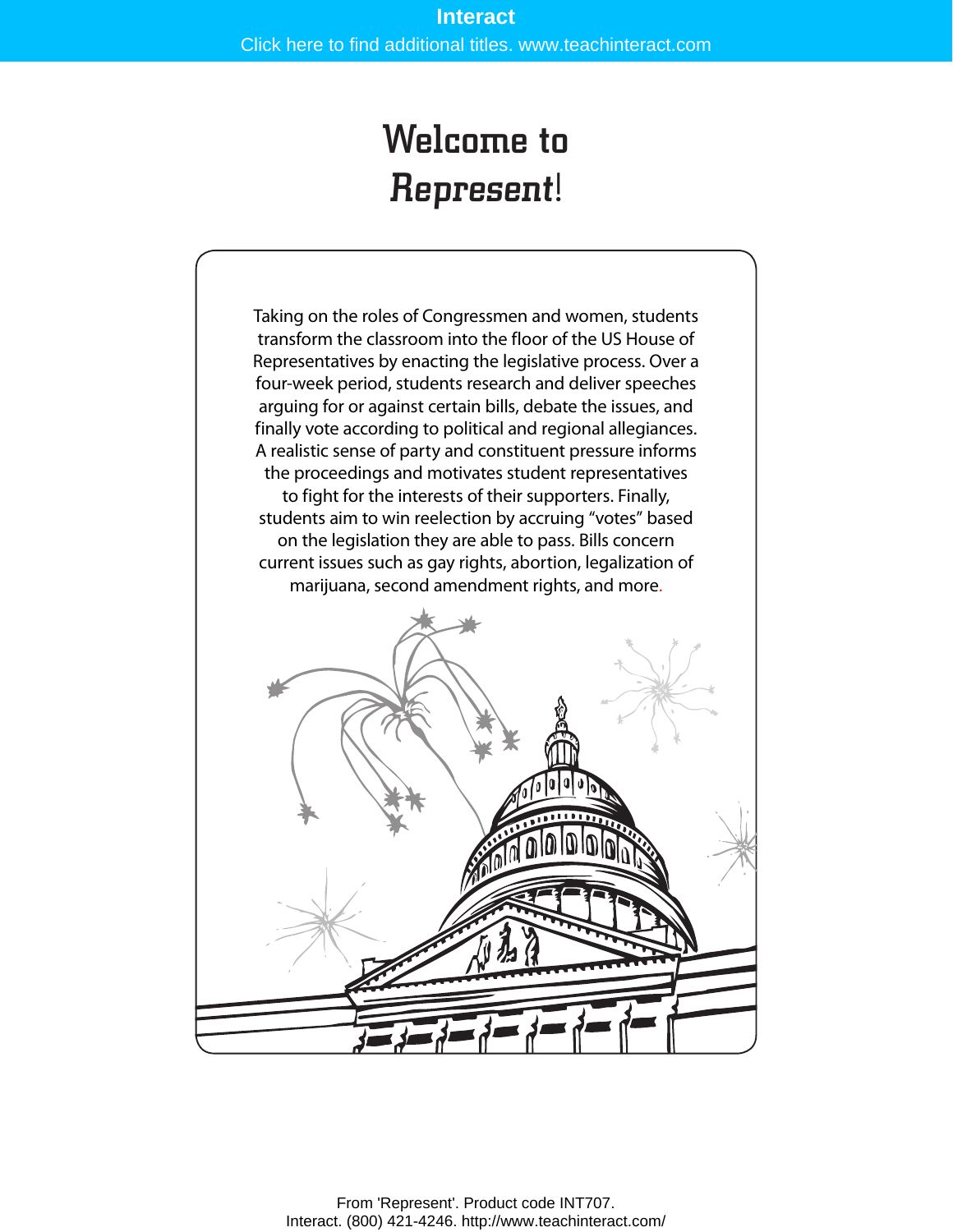$\Box$ 

# Table of Contents

 $\bullet$ 

| Release Form for Photographic Images 42 |
|-----------------------------------------|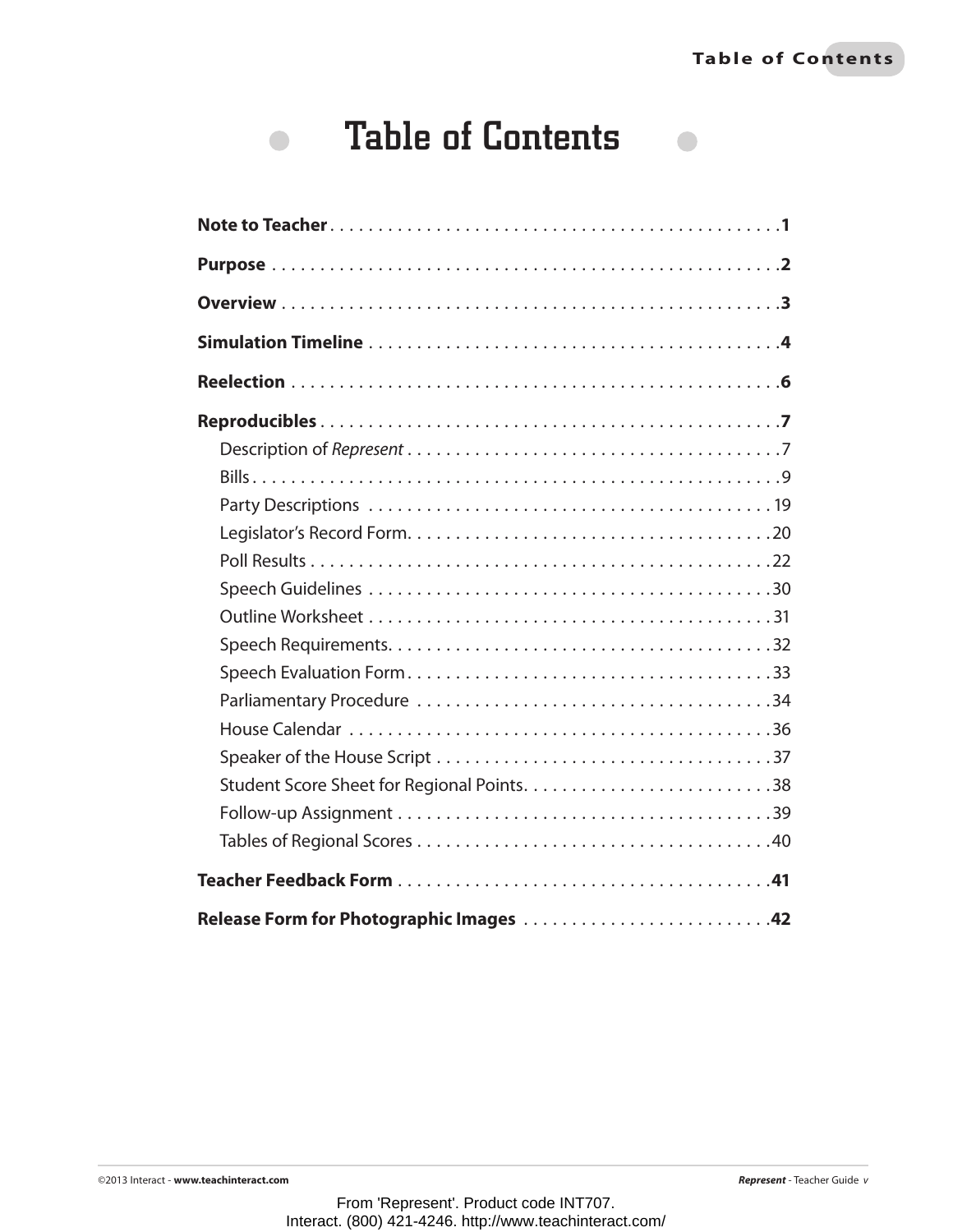## ● Note to Teacher<sup>®</sup>

Hello to all you Social Studies Teachers!

Thank you for using *Represent* in your classroom! I believe that you and your students will really enjoy it. I am sure that all of you are like I was in my American Government classroom in that you are constantly searching for ways to get your students "fired up" about politics and the issues that confront our country. I think that *Represent* will do that for you.

It is not an exact simulation of the House of Representatives. For example, your simulation bills will not go to a committee, and there is no chance to amend a bill before it goes to the House floor. As a professional educator, you may choose to follow this simulation in the way that it is presented here, or you may want to make some adjustments to include committee work or amendments.

This simulation is much different now than what it was when I started. My students played an important role in giving me ideas to modify this classroom experience. All the bills that are included have been written by former students. You may want to have your students do the same as you go from semester to semester. Feel free to use different bills that deal with other issues. The more current the issues, the more you will see your students get involved.

Through the years, I have had former students come back and tell me that *Represent* was the best thing they did in a high school classroom. It is amazing how many students who said that they would never "get into" politics were standing up and debating with all their spirit to get a bill passed or defeated! This simulation will also give your students an

opportunity to improve their research skills as well as gain confidence speaking in front of their peers.

I hope that *Represent* is a great experience for you and your students! Good luck!



©2013 Interact - **www.teachinteract.com** *Represent* - Teacher Guide *1*

From 'Represent'. Product code INT707. Interact. (800) 421-4246. http://www.teachinteract.com/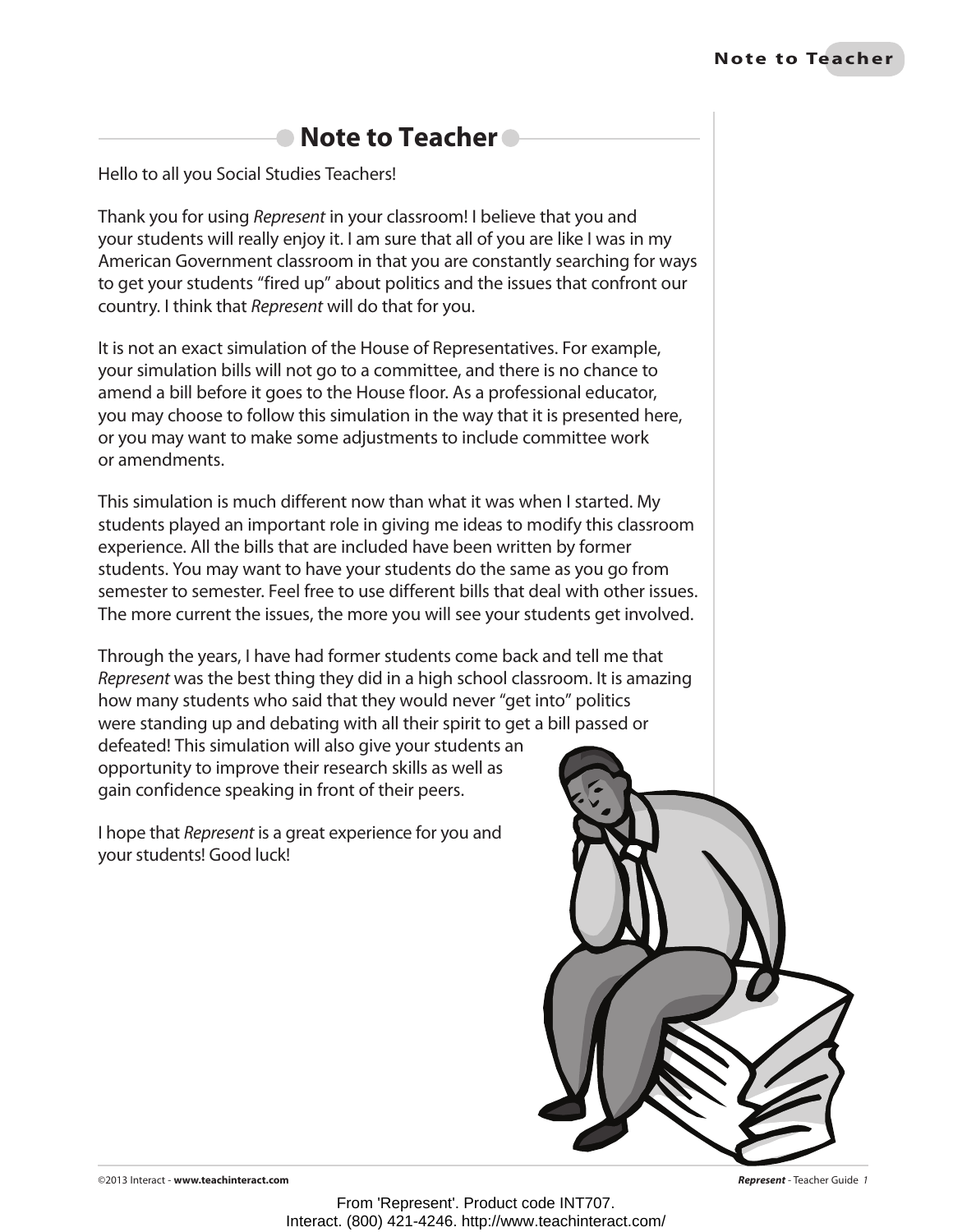### **Purpose**

The main purpose of the unit is to engage students in a simulation of the House of Representatives, in which the student "representatives" attempt to pass or defeat bills, to develop their skills of researching, writing, and delivering speeches and critical thinking during debate. Because of time limitations, the entire legislative process is not a part of this activity. However, the students will still gain an excellent idea of the process and difficulty of getting a bill passed. A third purpose is to give the students a chance to debate the important social, economic and political issues of our nation.

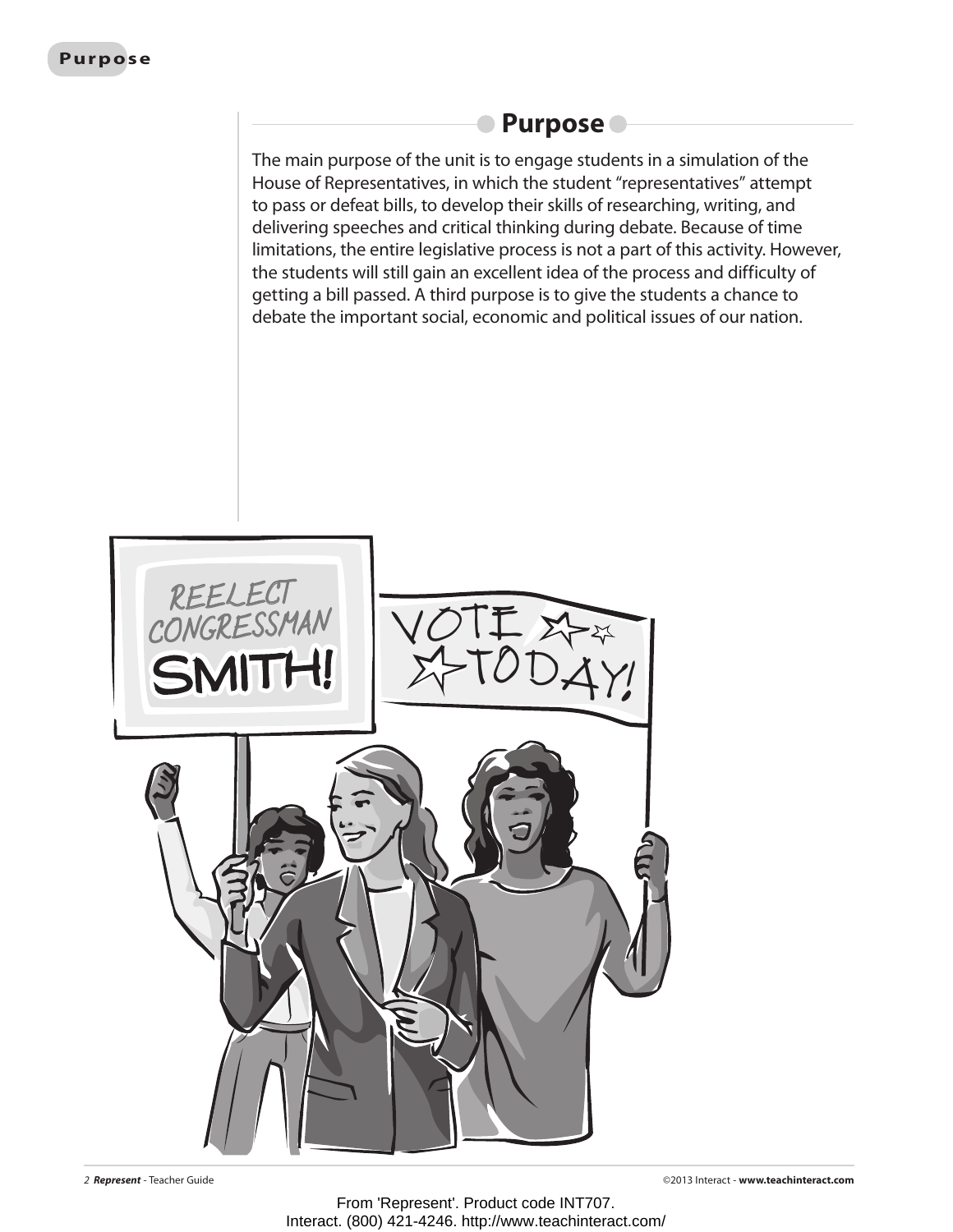## **Overview**

In the way *Represent* is currently structured, it will take about four weeks of class time. For 10 days, students will experience and develop an understanding of what it is like to be a member of the House of Representatives. They will give speeches about bills, debate for or against them, and then vote to pass legislation or defeat it.

There are multiple aspects of this classroom activity that make it exciting and engaging for the students. First of all, this project "simulates" party and constituent "pressure" on our student lawmakers by putting party and region points at stake with every vote they make. Each day, students will know what bill will be discussed and that they will win or lose points based on whether or not that bill is passed.

Secondly, once the speeches for and against the bill are delivered, the floor is open for debate. This part of the simulation is truly the most fun for the students. All of the students now have the chance to debate the bill and attempt to get their classmates to vote for or against it. At the end of the period when a voice vote is taken on the bill, the students will immediately find out how effective their arguments were at influencing other students in the class.

Finally, each student tries to win as many points as possible because they all will want to get "re-elected" at the end of the simulation. The passage or overturning of a bill determines how many points a student wins or loses. The more points a student has at the end of the game increases that student's odds of being re-elected. It is amazing to watch how motivated many students become as they attempt to convince other students to vote for or against a bill.

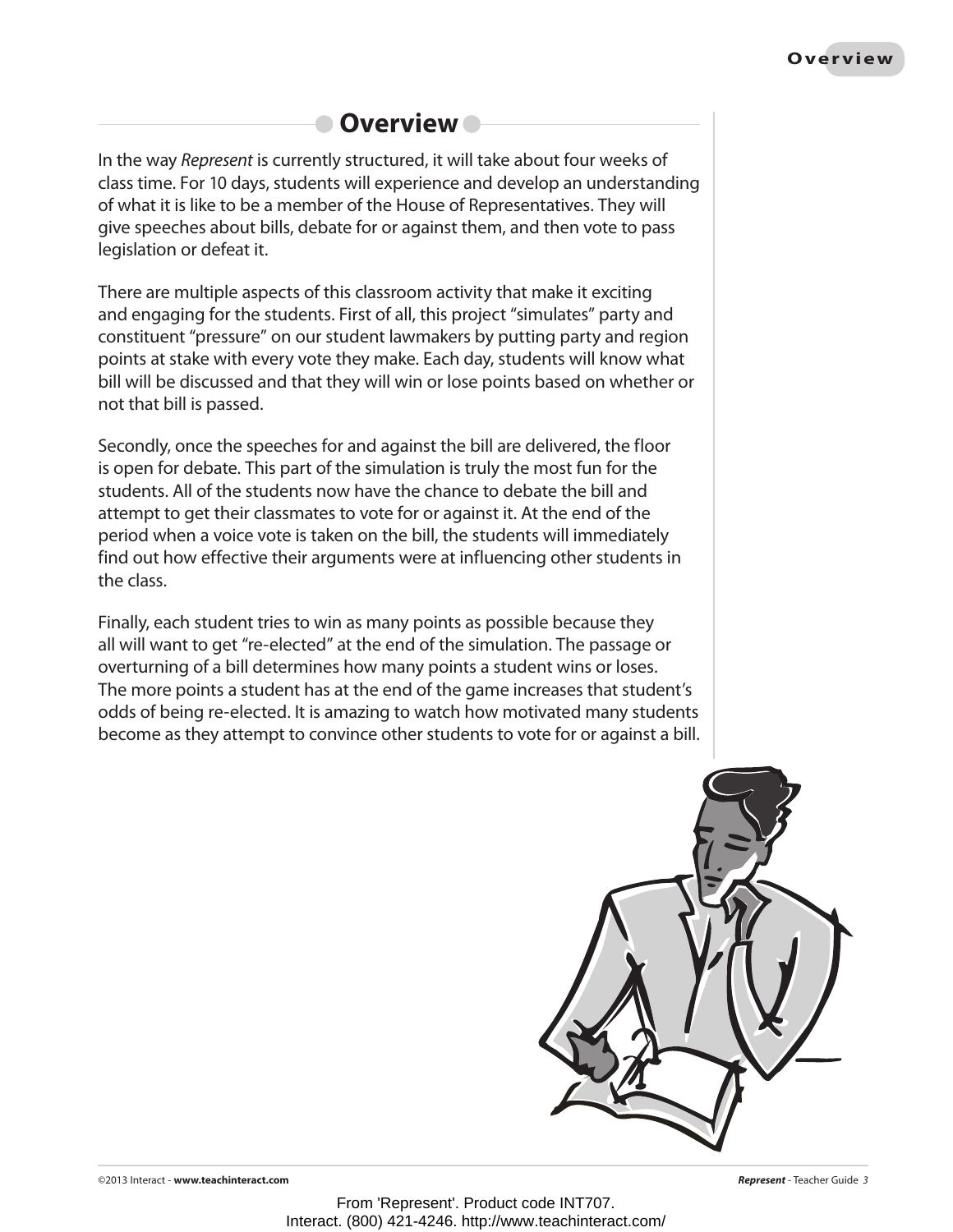## **Simulation Timeline**





#### **Day 1**

Explain the simulation. Also, explain the "game" points and the "grade book" points.

### **Day 2**

At some point before you begin this simulation, you will need to use some type of test or survey to determine where each student stands on the political spectrum. Using that assessment and student input, assign each student to one of the two parties. This way, on Day 2, you can quickly assemble the parties: the Modernists to the left of the podium and the Traditionalists to the right of the podium.

Hand out **Party Descriptions**. Read and discuss with the class.

While the students are seated in their party sections, have them count off by 8's. This will determine what region each student will be in. Each region will then meet in a different area of the room. Hand out the **Poll Results** for each region so that the students will know what their "constituents" think about each bill. The students in each region will fill in column 3 of their **Legislator's Record Form**.



### **Day 3**

Divide the students into their parties. They should decide who will be their party leader. If more than one student wants to be the leader, the party members will vote. The majority/minority leaders will be in charge of assigning two bills to each student in the party. Students must deliver a speech about each of their designated bills.

There is a form included in this simulation to help in this process. The leaders should write down which students are giving speeches about each bill on the **House Calendar**. (Depending on the size of the class, there will be 2 or 3 students speaking in favor of each bill and 2 or 3 students speaking against each bill.) By the end of this class period, every student should know about what two bills that they will be speaking.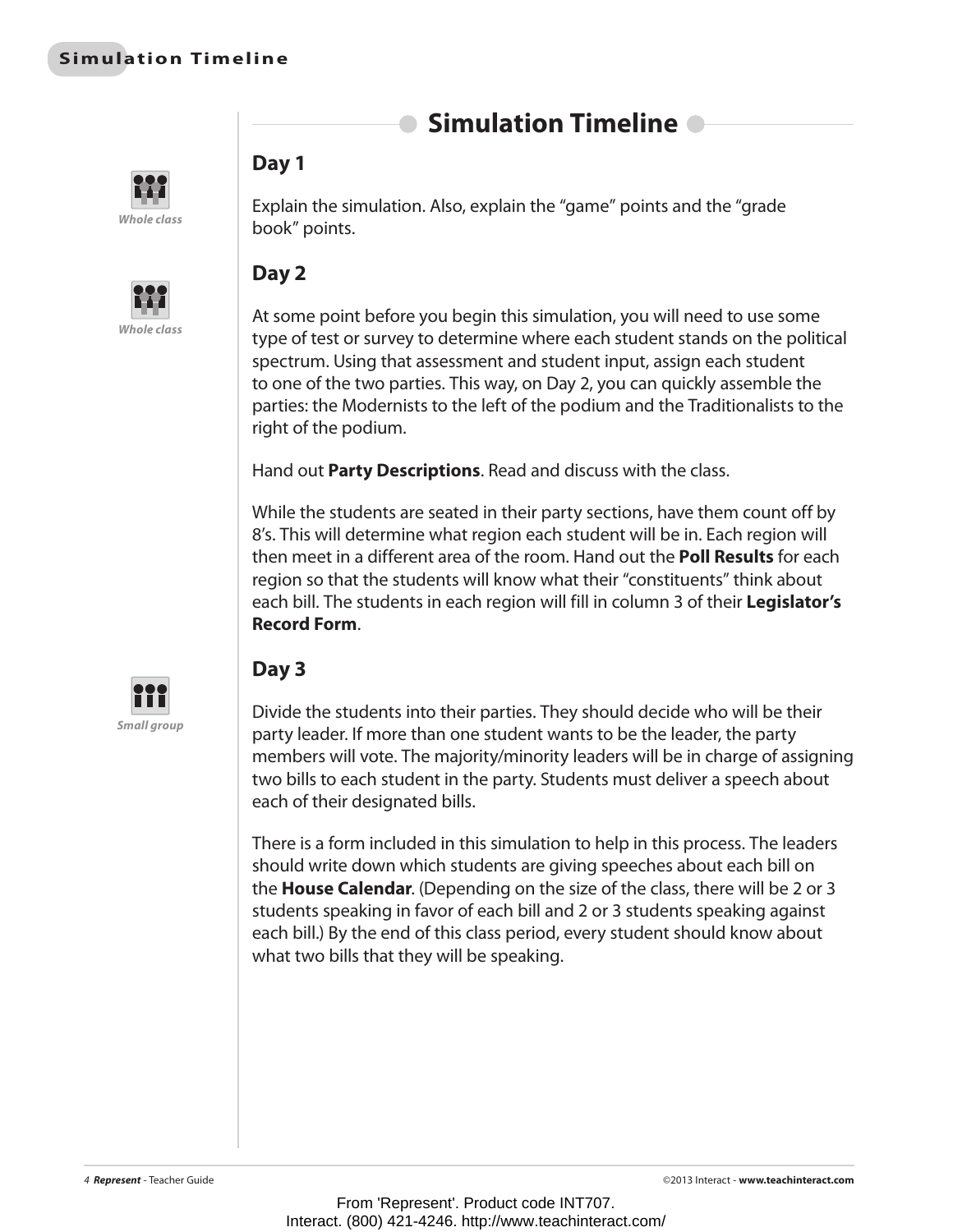## **Reelection**

*Represent* ends with each member of the House "running for reelection." The election is actually each student rolling one die to find out if he or she has been reelected.

After the last bill has been voted on, the teacher will add up each student's party points and region points to come up with his or her total points. Students are told that winning points in the game means they have pleased their party and the constituents in their region; as a result, the more points students have, the better their chance at getting reelected." In this simulation, the more points won will mean that the odds of being re-elected are better.

The teacher will read off each student's party points, region points, and the total points. The student will then roll a die and will be reelected based on the following scale:

- $\cdot$  100 pts or more and rolls a 2, 3, 4, 5 or 6
- $\cdot$  50–99 pts and rolls a 3, 4, 5 or 6
- $\cdot$  0–49 points and rolls a 4, 5 or 6
- $\cdot$  -20 -1 and rolls a 5 or 6
- -21 or less and rolls a 6

If a student is "reelected," he or she will receive extra credit points—exactly how many will be up to the individual teacher. Obviously, this is not how we elect our leaders. However, during the simulation, the students will understand the difficulty of pleasing both their party and region when voting on a bill. This "reelection" shows the student the difficulty of being reelected if the party and/or the people back home are not happy with how he or she has performed in the House of Representatives. It is also a fun way to end the game!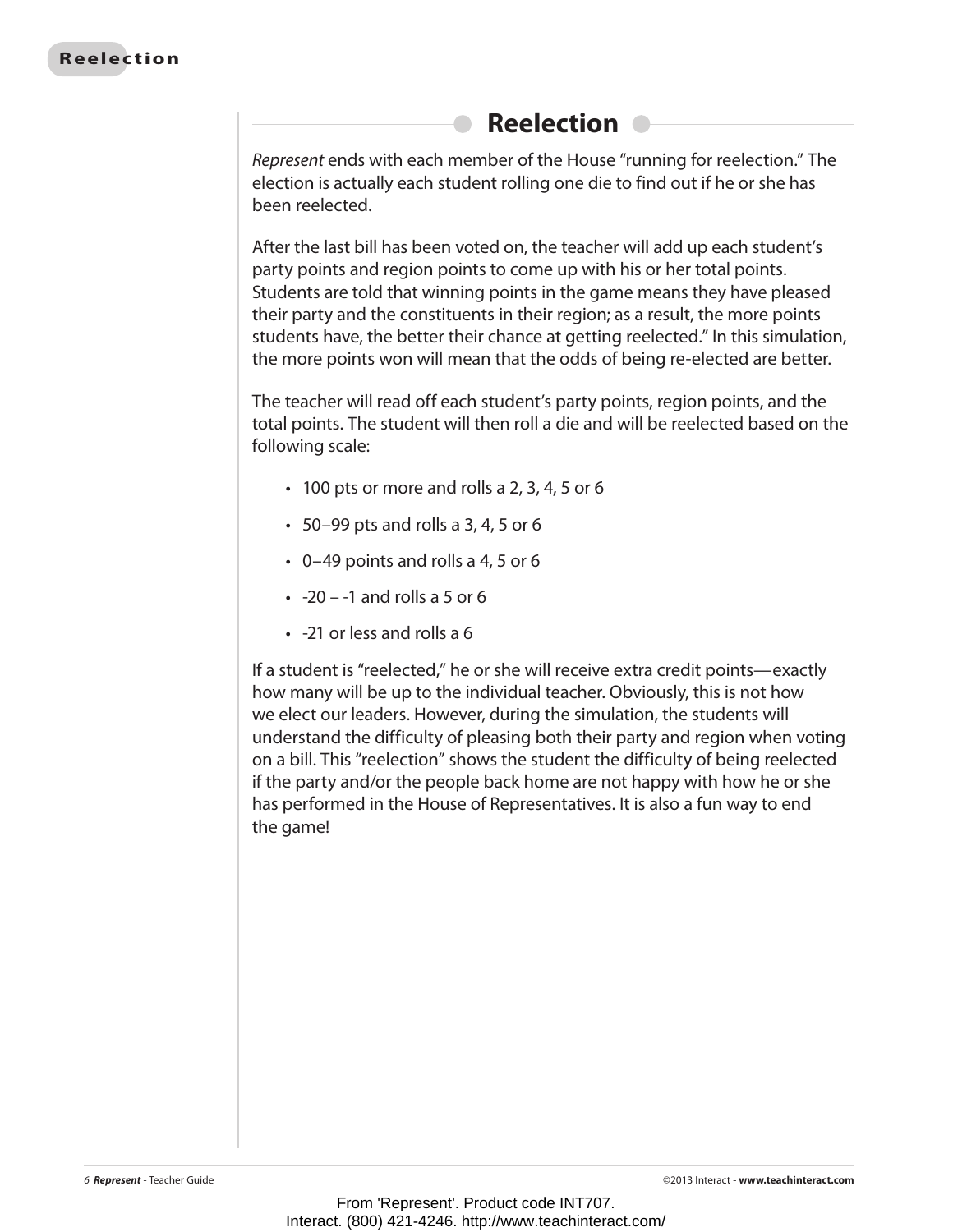## Description of Represent

*Simulation of the House of Representatives*

#### **Directions**

You are about to participate in a legislative simulation game in which you will play the role of a U.S. Representative. As a representative, you will be expected to do many of the things that a member of the U.S. House of Representatives would do.

#### **Your Party**

Each person will be assigned to a political party. As a party member, you will be asked to work for or against certain bills, which either agree or disagree with your party's philosophy. Also, each person must act as a specialist on at least two bills. As a specialist, you will be called upon to give a twominute speech to persuade the rest of the House to vote either for or against each of the bills.

#### **Your Region**

As a representative, you will also have a specific region to represent. You will receive an opinion sheet for your region. This opinion sheet will tell you how the people you represent feel about each bill. Also, each bill is rated on this sheet according to its importance for your region. The more important bills have the lower numbers in the rating column of your regional opinion sheet.

#### **Scoring**

Like any other legislator, your main goal must be to get reelected because if you are not reelected, you cannot hope to have much to say about the legislation you would like to see enacted in the future. In order to get reelected, you must have the support of your party, which can help to finance



©2013 Interact - **www.teachinteract.com** *Represent* - Teacher Guide *7*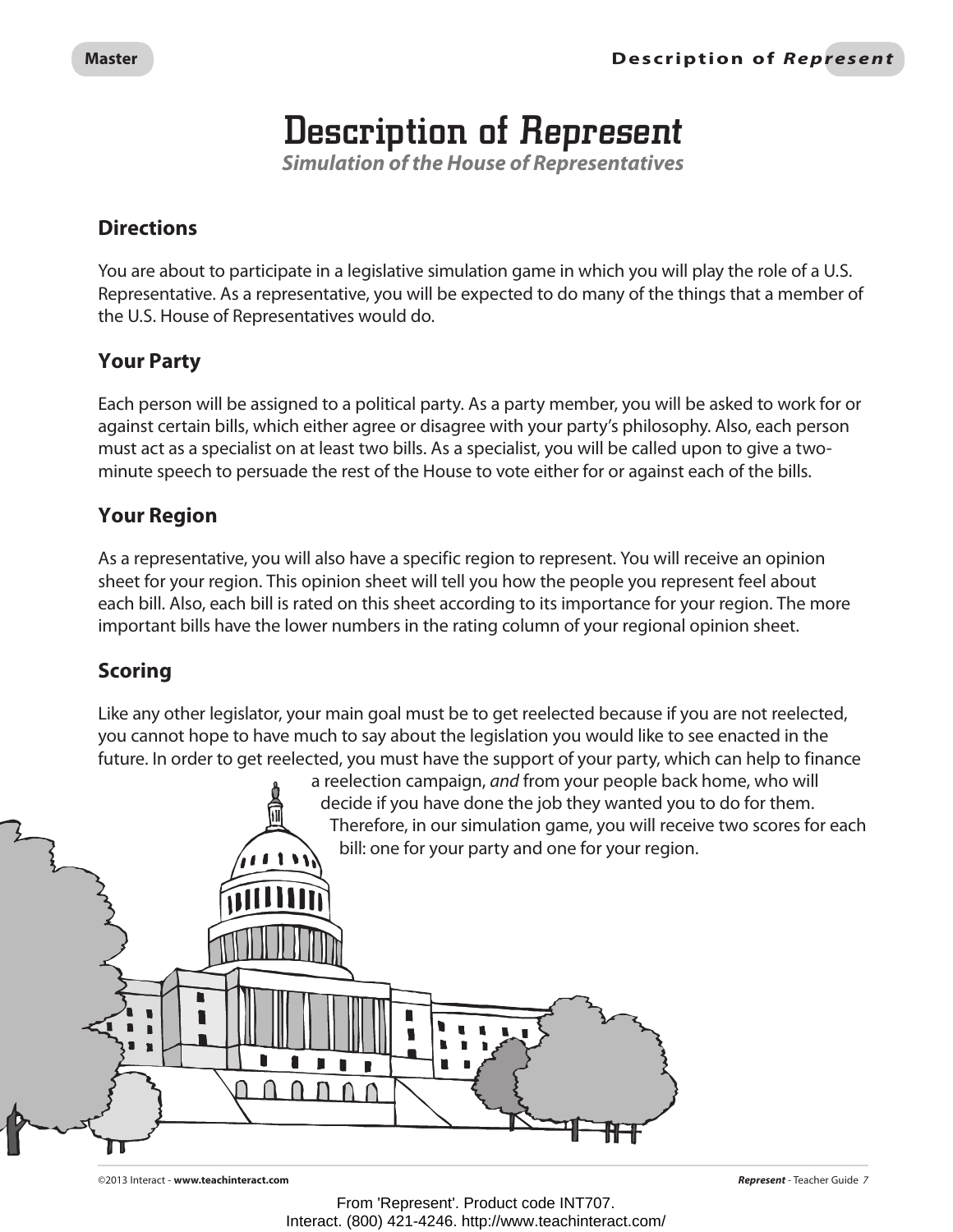## Bill #1 *The Abolition of Capital Punishment*

#### *Sponsored by the American Modernist Party*

Because there are no methods of capital punishment that are not "cruel and unusual" and because life in prison without parole is the appropriate punishment for a very serious crime such as murder, we believe that the use of capital punishment should be abolished.

We certainly believe that murderers should be punished severely. However, we believe that it is inhumane for our state governments to punish by killing, no matter what that person may have done. Capital punishment does not deter future murders and it does not bring back the victims. In a civilized society, governments should not kill criminals. Therefore, we propose to abolish capital punishment in all states.

Provisions of this bill:

- 1. Capital Punishment will be banned in all states.
- 2. Any state government that allows the death penalty will be fined a minimum of \$10,000, payable to the federal government.
- 3. All prisoners currently on death row will be transferred to a maximum security prison for life without parole.